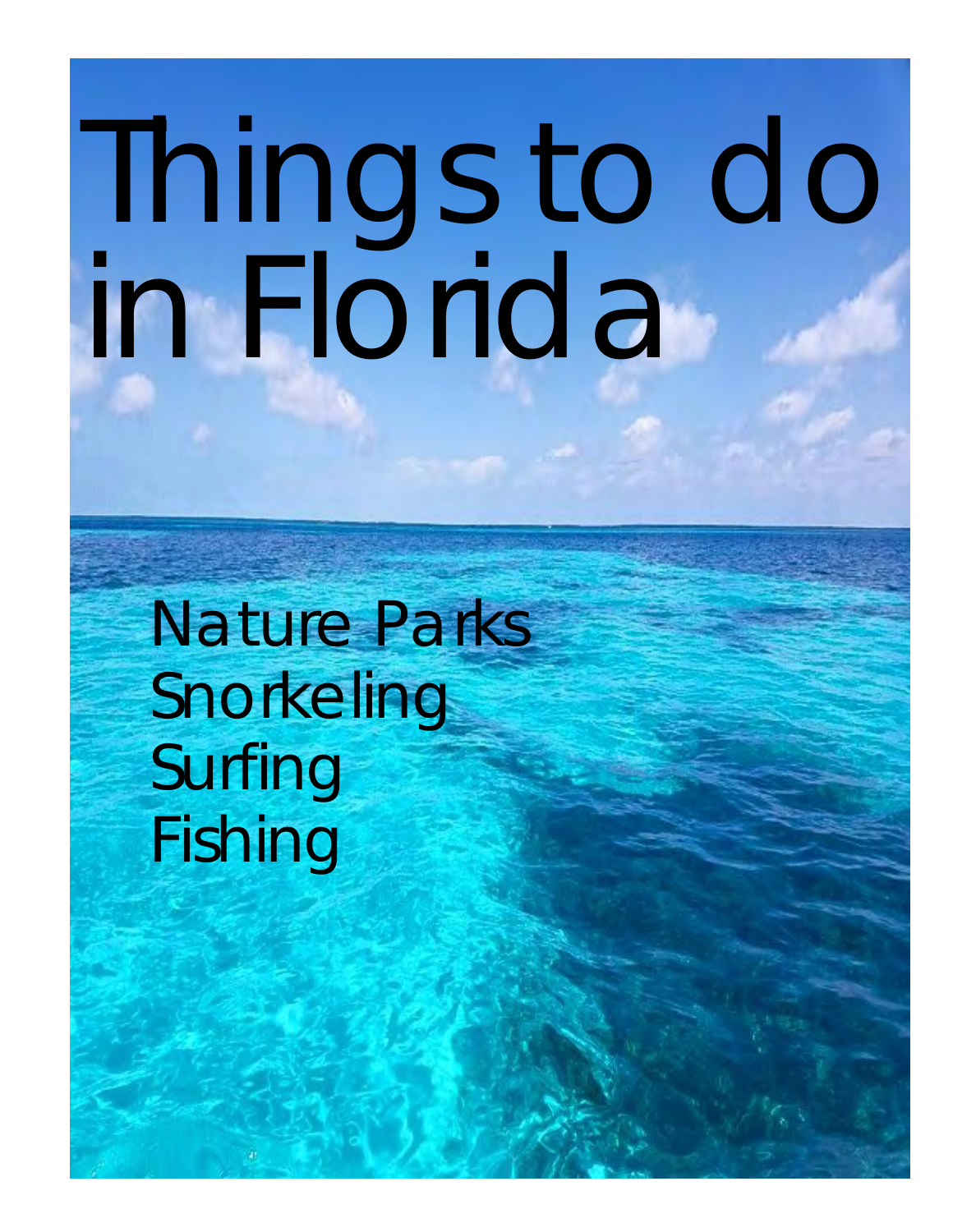### Nature Parks





#### **Green Cay**

 This nature center is the county's newest nature canter that overlooks 100 acres of constructed wetland.

**Wakodahatchee Wetlands** 

 Is a park in Delray Beach with a three-quarter mile boardwalk that crosses between open water ponds and marches.

**Patch Reef Park & DeHoernle Park** 

 Parks in Boca Raton that have an abundant of sports and recreation facilities.

**Morikami Museum & Japanese Gardens** 

 The gardens at this Japanese cultural center in Delray Beach include paradise garden, various styles of rock and Zen gardens, and a museum.

#### **Gumbo Limbo**

 This Nature Center and Environmental Complex includes an indoor museum with fish tanks with fish, turtles, and other sea life. It is also known for rehabilitating and protecting sea turtles.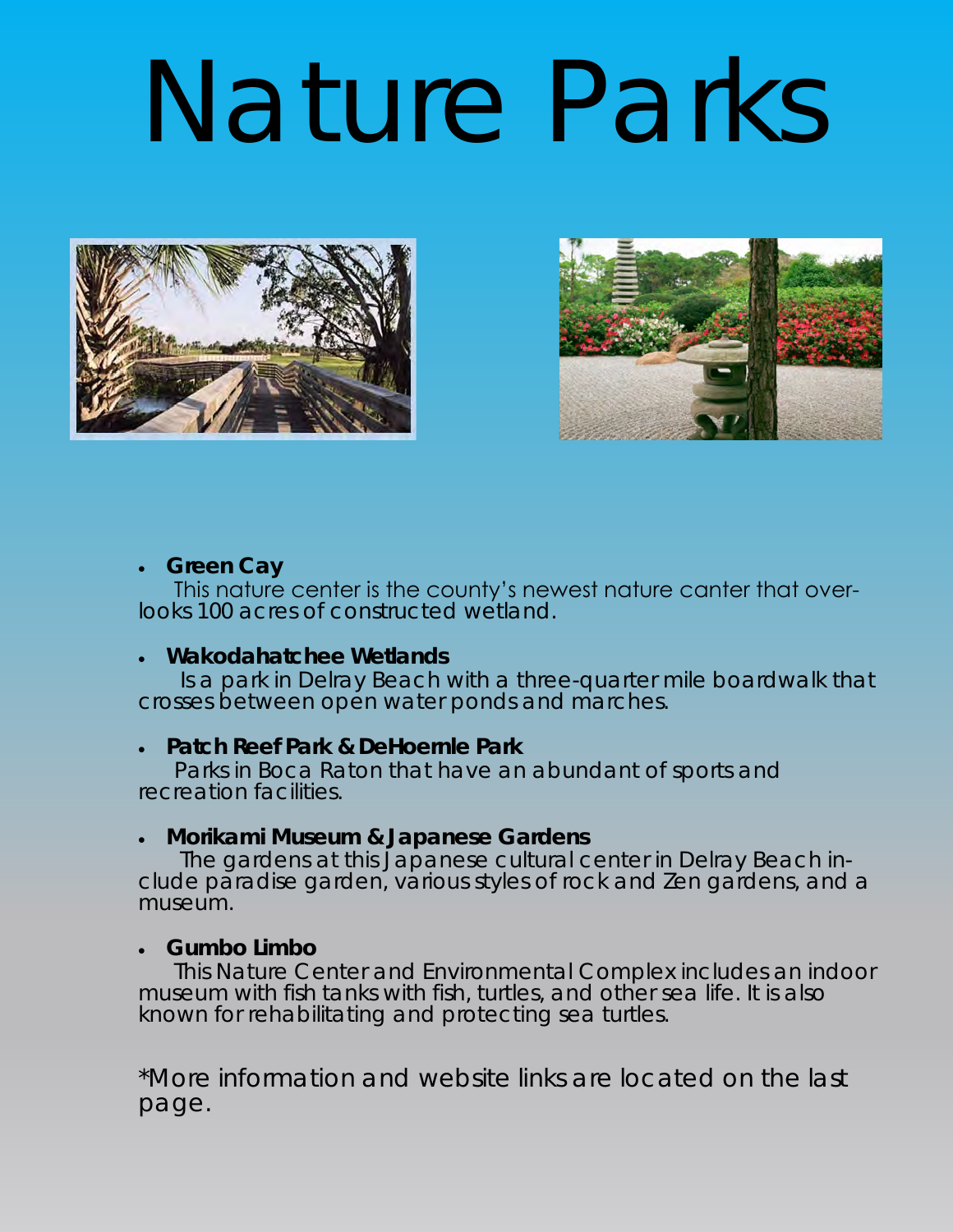## Snorkeling





**Blowing Rocks** 

 This is an environmental preserve on Jupiter Island in Hobe Sound. This peaceful, barrier island sanctuary is known for large-scale, native coastal habitat restoration.

**Lantana Beach** 

 Lantana is a coastal community in Palm Beach and 10 feet off shore there is a pretty good areas to snorkel.

**Red Reef Park** 

 A 67-acre oceanfront park in Boca Raton for swimming, snorkeling, and surf fishing that includes a nature center.

**Lauderdale-by-the-Sea**

 Is known as "The Shore Diving Capital of South Florida". There are two coral reef lines that are just a short swim from the beach.

**John Pennekamp Coral Reef State Park** 

 The first undersea park that encompasses about 70 natural square miles. It is among the most beautiful and diverse of all living communities.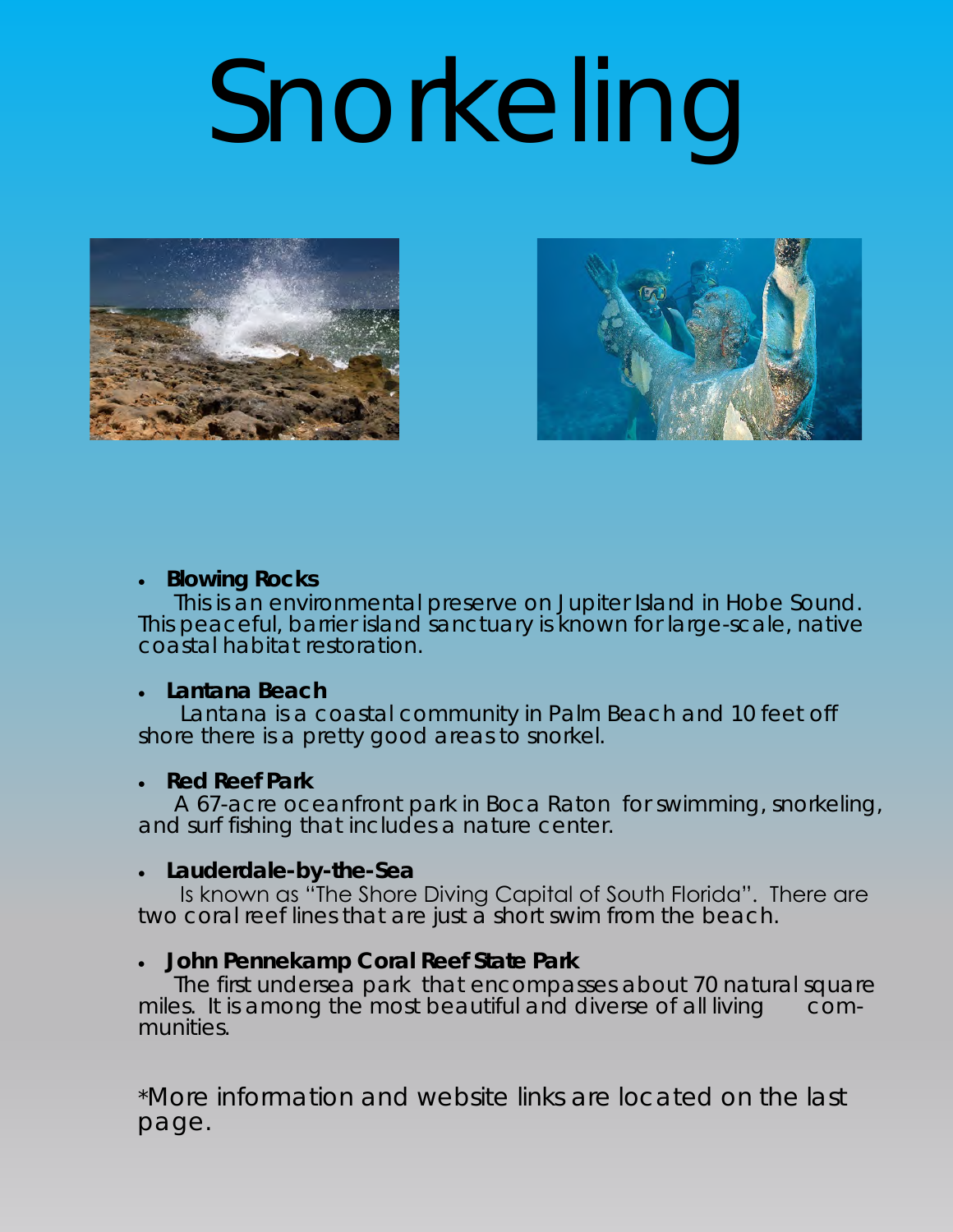### Surfing & Fishing





#### **Surfing**

 **Sebastian Inlet**  Park located 10 miles south of Melbourne Beach.

#### **Fishing**

**Boynton Fishing Charter Sea Mist** 

 The Sea Mist drifts around Boynton Beach while groups attempt to snag grey grouper, red snapper, yellowtail, or any other species.

**Lake Worth Drift Fishing** 

Bar Jack & the Lady K Deep Sea Drift Fishing is a friendly adventure of salt water fishing in Palm Beach County.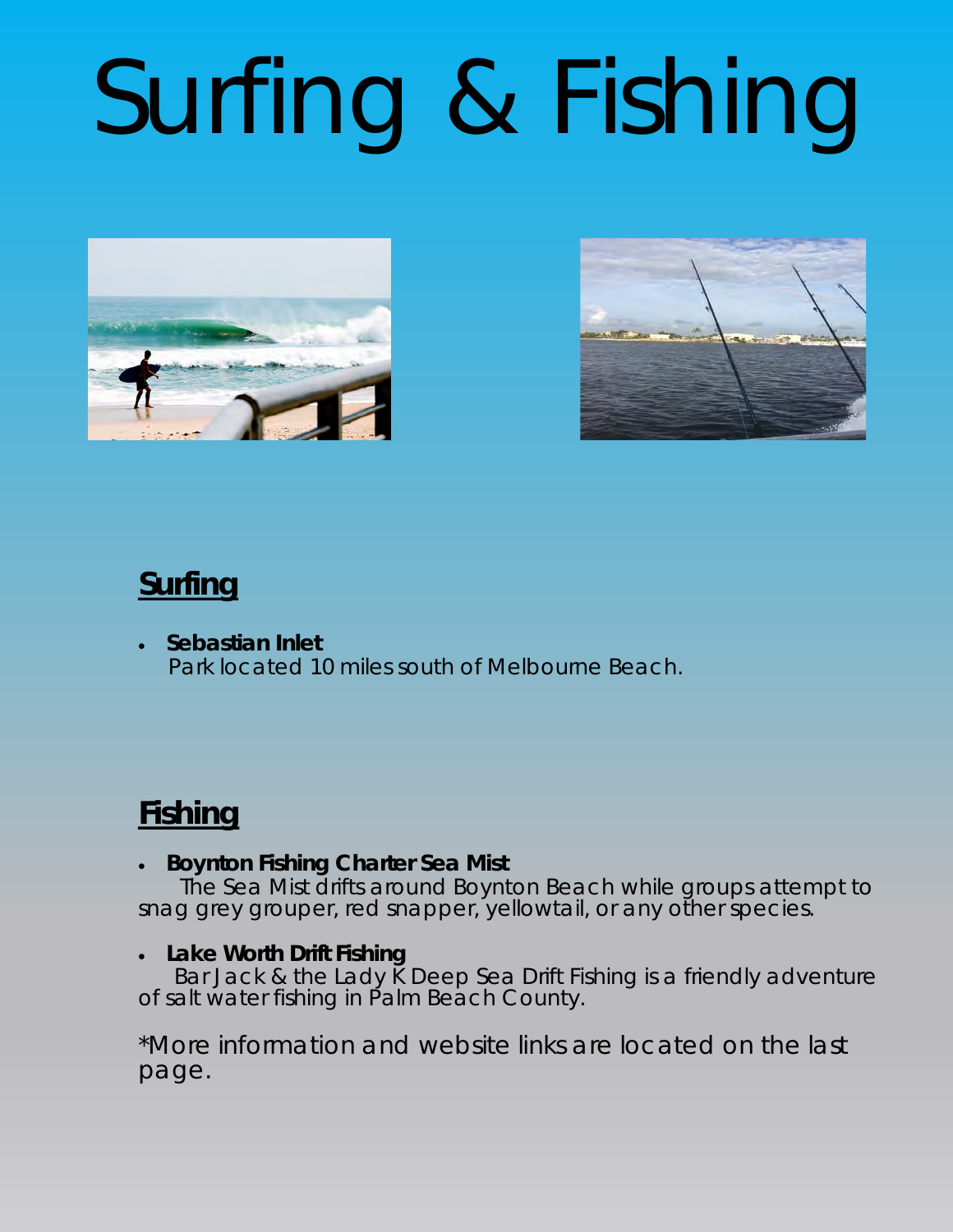#### **Boating** Kayaking Paddle Boarding Sailing





#### **Boating**

 **Blue Water Powerboat Rental**  Located at the New Riviera Beach Marina, across from Peanut Island. Rentals are available for jet skies, pontoon boats, and other boats.

#### **Kayaking and Paddle Boarding**

**Nautical Ventures** 

Kayaking and paddle boarding rentals located in Palm Beach and Peanut Island.

#### **Sailing**

 **Tropical Sailing**  Provides sailing charters Miami and Fort Lauderdale.